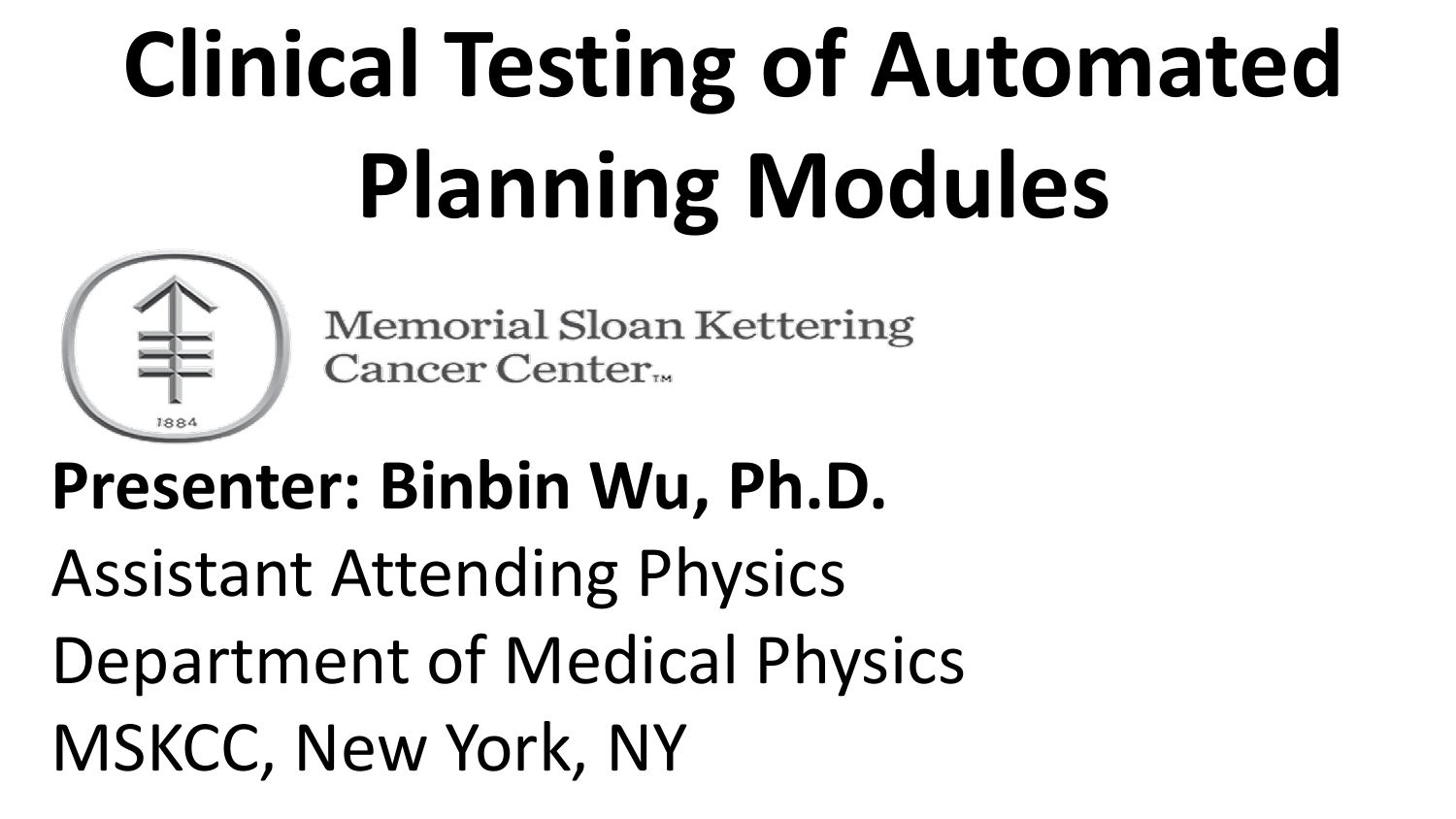# **Disclosures**

• Partial of the research was supported by Philips Radiation Oncology Systems.

• Co-inventor of a patent associated with the knowledge-based planning (KBP) approach utilizing overlap-volume histogram (OVH), which was licensed to Varian Medical Systems in 2015.

*"Method and system for determining treatment Plans," US Patent 8,688,618, 4/1/2014*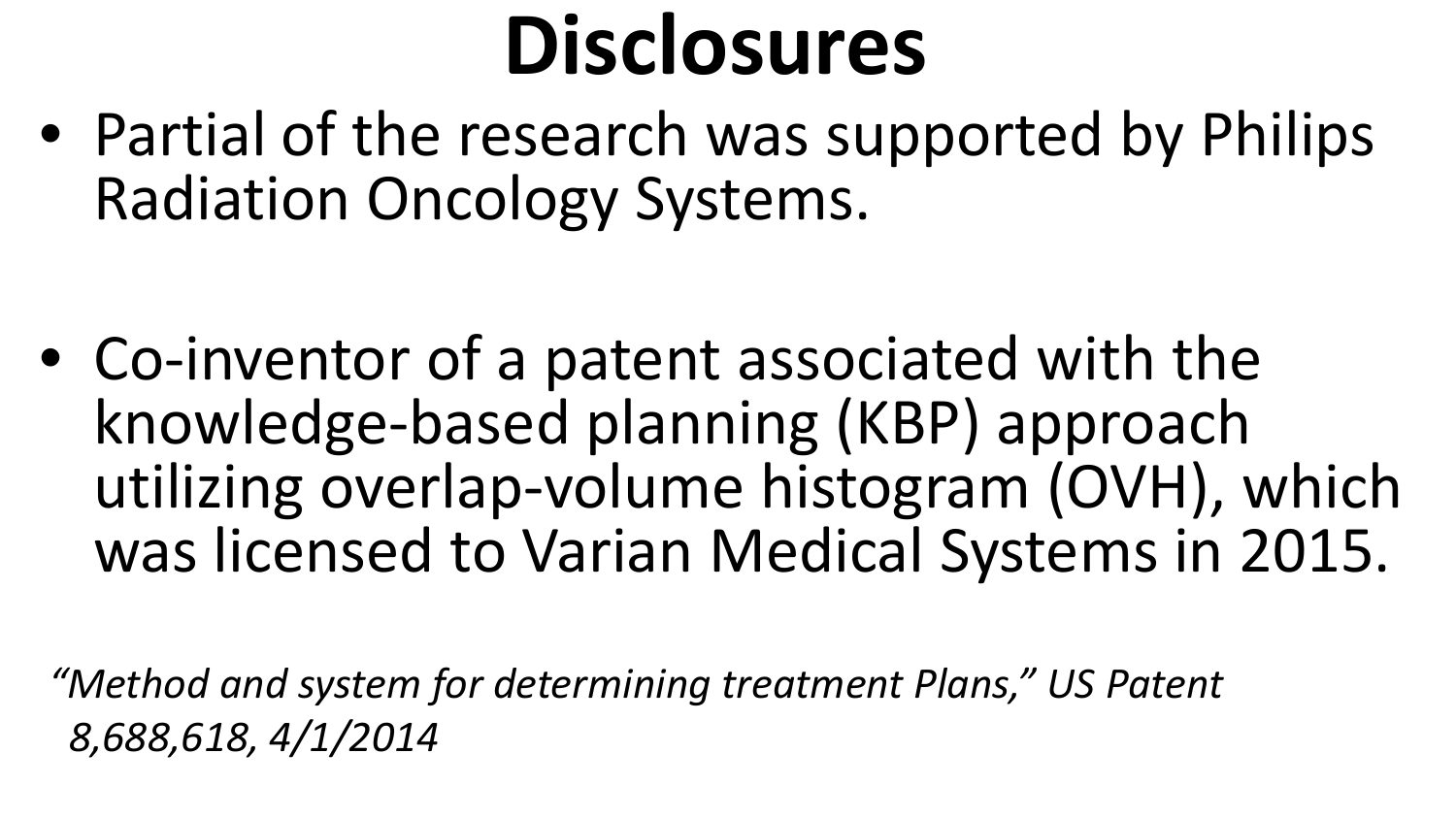## **Challenges**

KBP requires a **sufficient, large number of high quality plans** for predictive model build-up.

- Prior data collection (>100 plans for prostate library) – Target-organ anatomical variations
- Dosimetric & anatomical feature extraction
- Model review for removing dosimetric outliers
- Model testing

*Sample size requirements for knowledge-based treatment planning. Med Phys 2016; 43: 1212–21 Effect of dosimetric outliers on the performance of a commercial knowledge-based planning solution. IJROBP 2015; 94: 469–77.*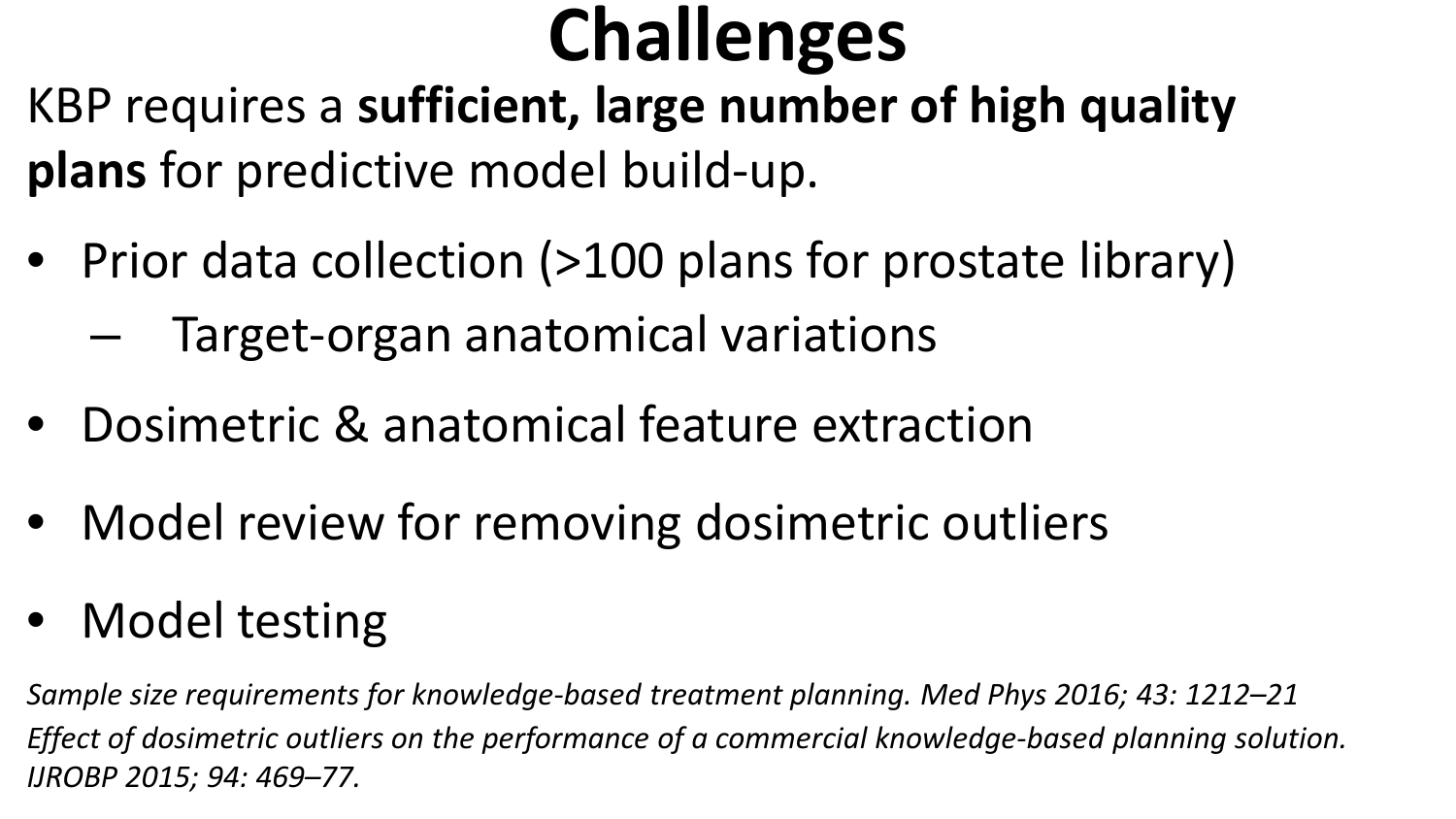## **Aims**

**Aim 1**: Cross-institutional plan library sharing in KBP

- **Significance**: allow centers to utilize an **estabilished** library from another center to generate their KBP plans, instead of building their own library and developing their own model
- **Hypothesis**: target coverage and organ sparing achieved at the established library would be obtainable to other centers
- **Focus**: IMRT/VMAT for oropharyngeal cancer

**Aim 2**: KBP and Pinnacle3 Auto-Planning Engine (APE) performance comparison under cross-institutional implementations.

*Cross-institutional KBP implementation and its performance comparison to Auto-Planning Engine (APE), Radiother Oncol 2017; 123: 57-62*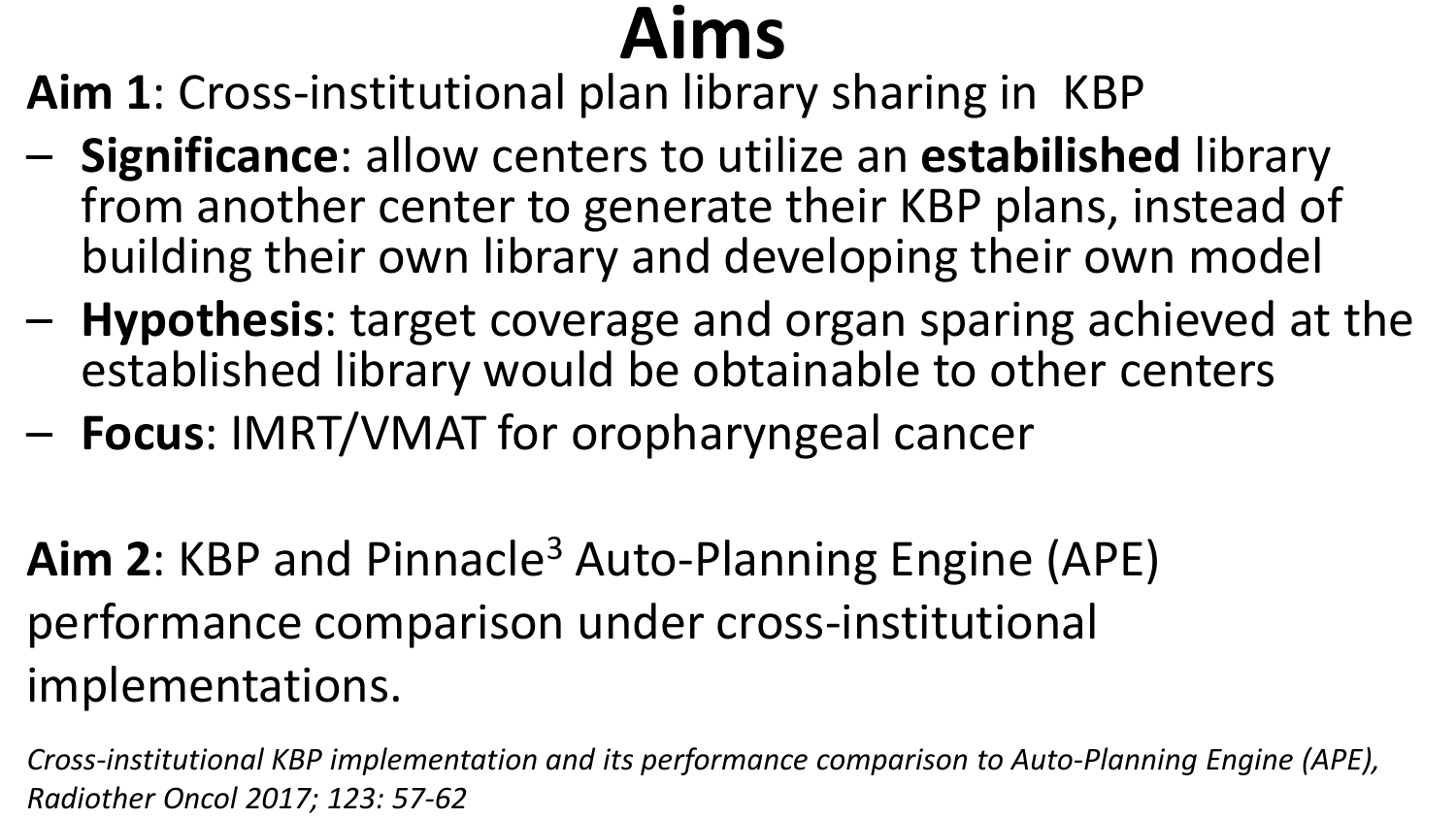### **Study design**

Center 1: Radboud University Medical Center (RUMC), Netherlands

Center 2: Johns Hopkins University (JHU), Baltimore, MD,

**Aim 1: Cross-institutional library sharing**: utilizing an established library (179 H&N pt's plans) from JHU for KBP on RUMC's 35 pts

#### **Aim 2: KBP and APE performance comparison:** RUMC's APE plans are compared to the library-shared KBP plans

*Fully automated SIB-IMRT treatment planning is feasible for Head-and-Neck cancer: a prospective clinical study, IJROBP 2012; 84: e647–653.*

*Automatic planning of head and neck treatment plans. JACMP 2016; 17:272-282.*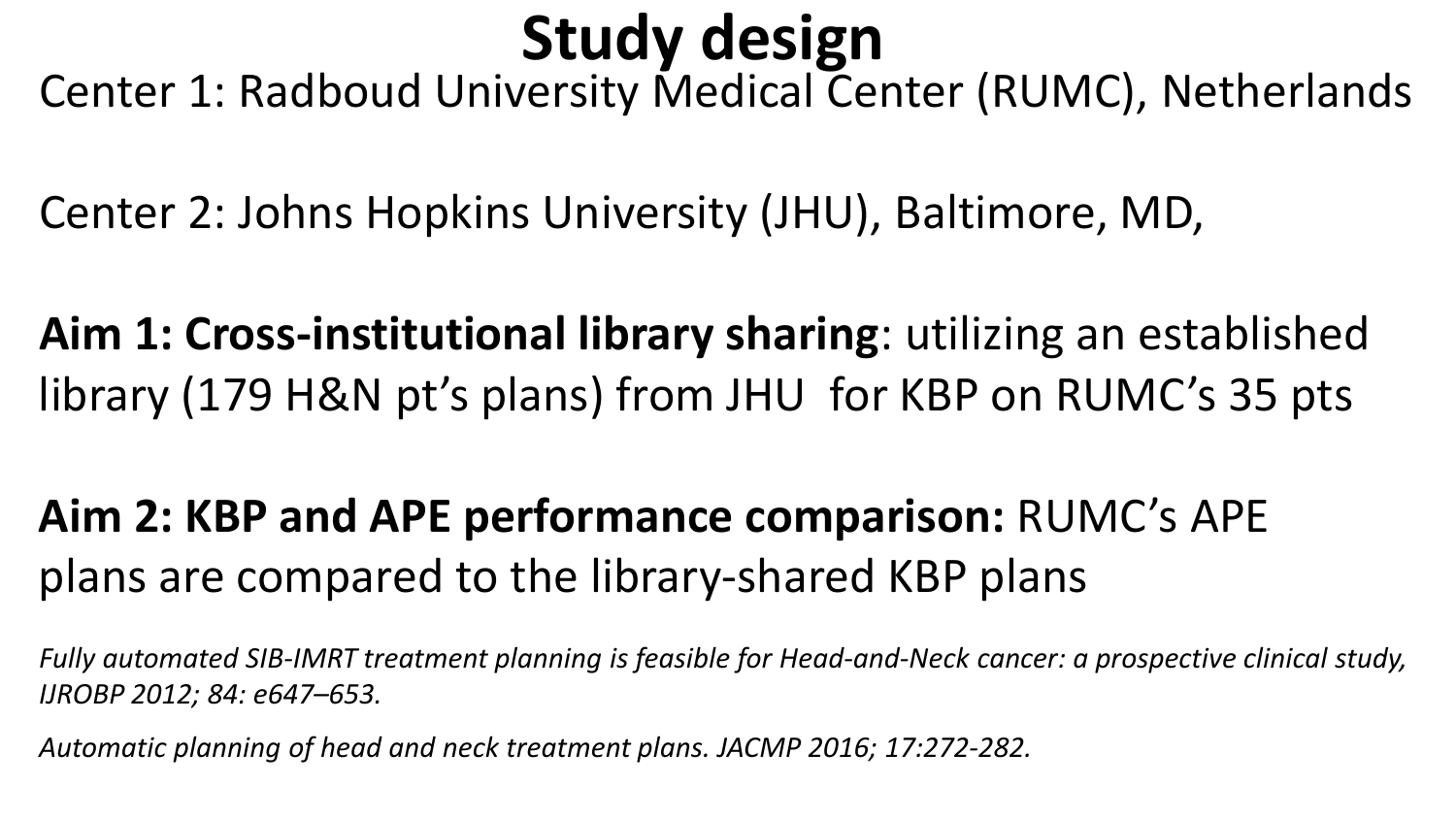#### **Aim 1: Cross-institutional library sharing**

**Challenges**: protocol discrepancy among centers

- Beam configuration: IMRT Vs. VMAT Vs. TomoTherapy
- Prescription: RUMC's 2-dose level Vs JHU's 3-dose level
	- e.g., (50.3 Gy and 68 Gy) Vs. (58.1 Gy, 63 Gy and 70Gy)
- Target–organ anatomical variations
- Planning guideline: sparing goals are different
	- $-$  RUMC: (Cord:  $D_{0.1 \text{ cc}}$  ≤ 50 Gy) Vs. JHU: (Cord4mm:  $D_{0.1}$  cc ≤ 44 Gy)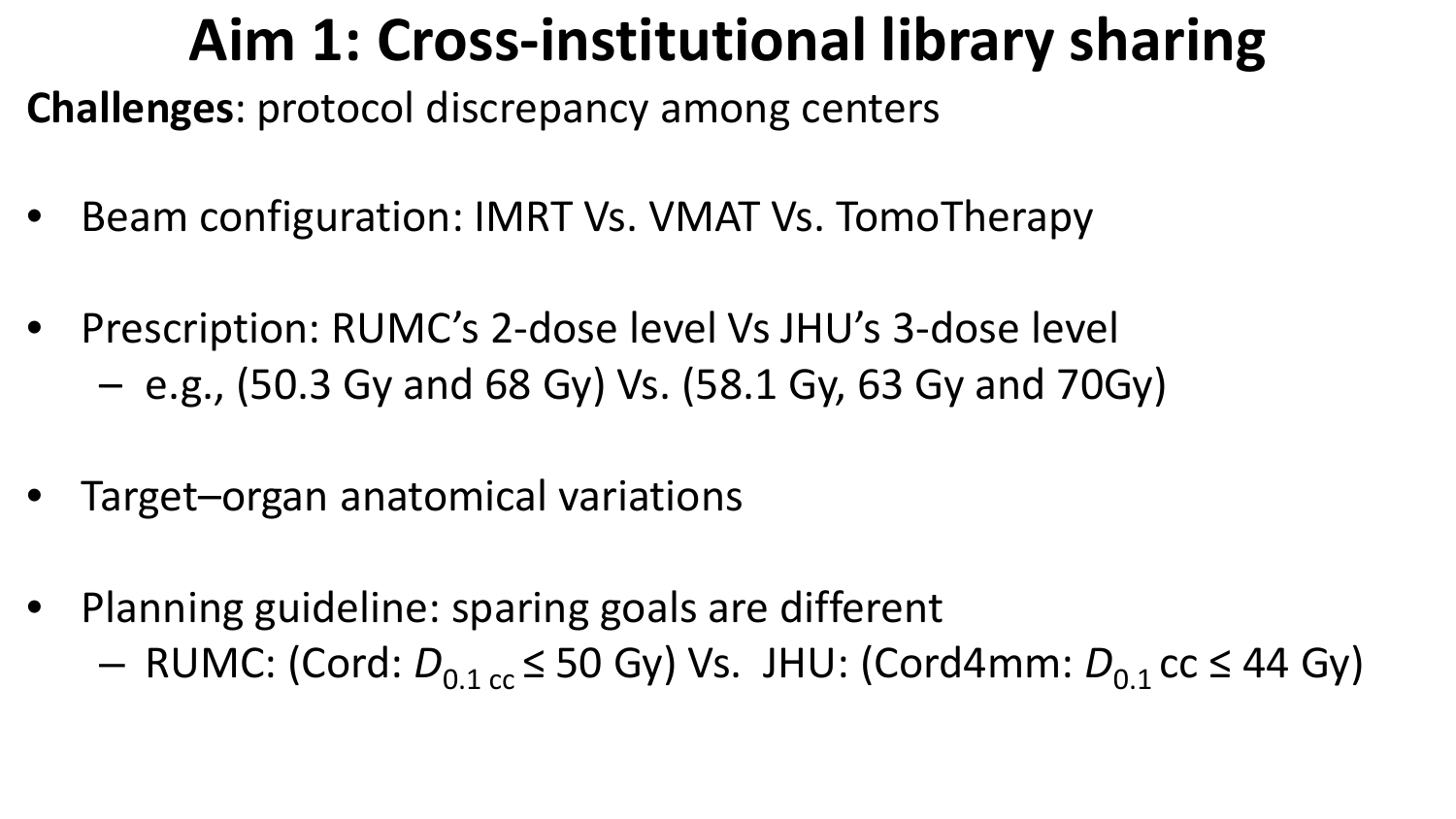#### **Beam configuration discrepancy**

As reported as the following references, plans generated by

• 7-beam/9 beam IMRT/2-arc VMAT/TomoTherapy

are comparable.

|                                    | <b>RUMC</b> | <b>JHU</b> (library) |
|------------------------------------|-------------|----------------------|
| <b>IMRT</b> angles                 |             |                      |
| Maximal segments per plan          | 60          | 20                   |
| Minimal area per segment $(cm2)$ : | 10          |                      |
| Machine                            | Synergy     | Infinity             |

*The number of beams in IMRT—theoretical investigations and implications for single-arc IMRT. PMB 2010; 55:83 97. Integrated multicriterial optimization of beam angles and intensity profiles for coplanar and noncoplanar head and neck IMRT and implications for VMAT. Med Phys 2012; 39:4858-4865.*

*SmartArc-based VMAT for oropharyngeal cancer: a dosimetric comparison with both IMRT and helical tomotherapy. IJROBP 2011; 80: 1248-1255*

*Using overlap volume histogram and IMRT plan data to guide and automate VMAT planning: A head-and-neck case study, Med Phys 2013, 40:021714*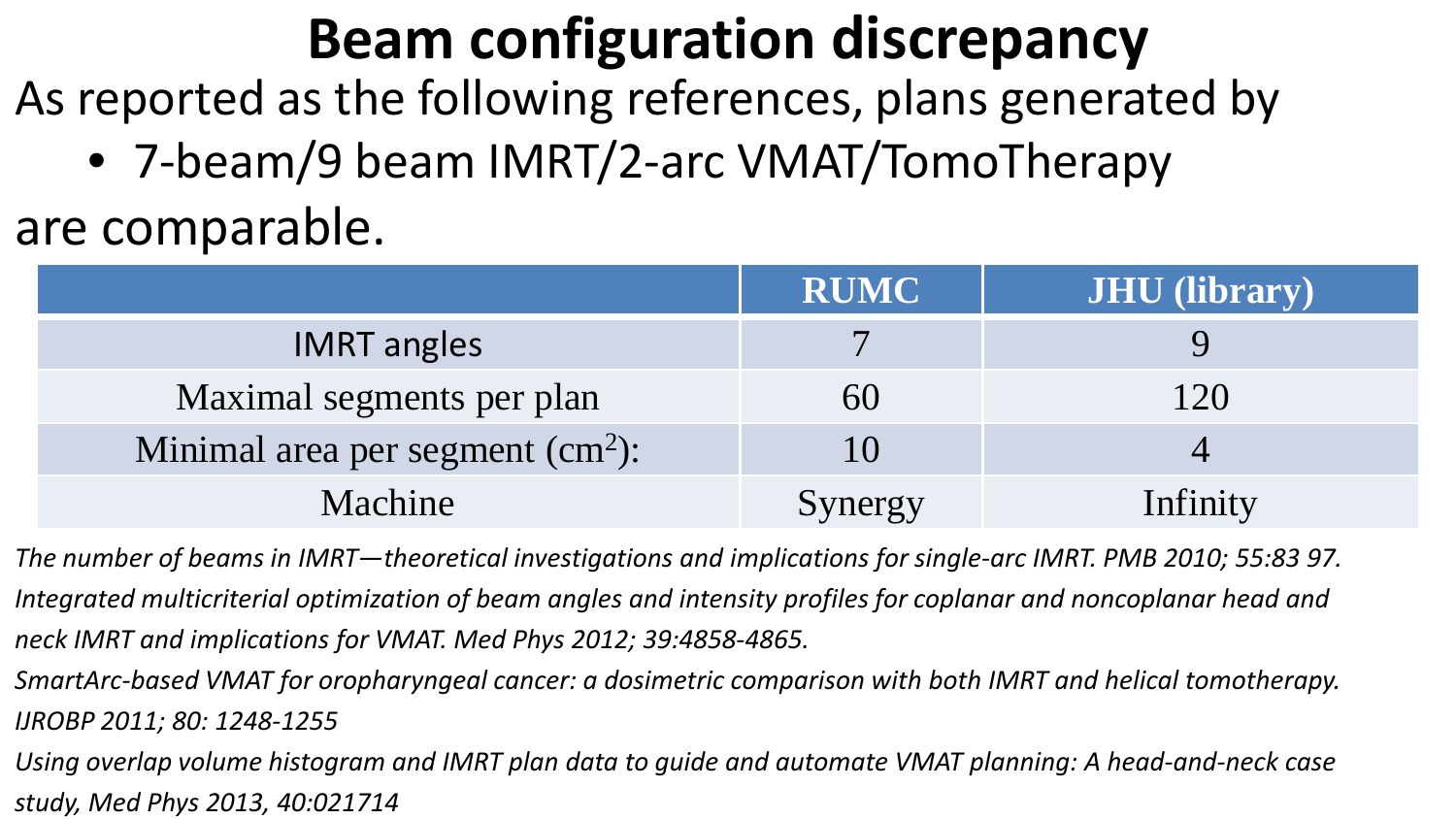### **Prescription discrepancy**

- RUMC: 50.3 Gy and 68 Gy
- JHU (library): 58.1 Gy, 63 Gy and 70G
- Assumption: organ doses depend only on low-level PTV  $-$  RUMC's 35 pts:  $D_{95}$  of PTV50.3 = 44.9 Gy

 $-$  JHU's 179 pts:  $D_{95}$  of PTV58.1 = 57.3 Gy

- Dose scaling factor:  $57.3/44.9 = 1.27$ 
	- Predicted organ's dose from JHU library is scaled down by 1.27, and then applied to RUMC pts for KBP.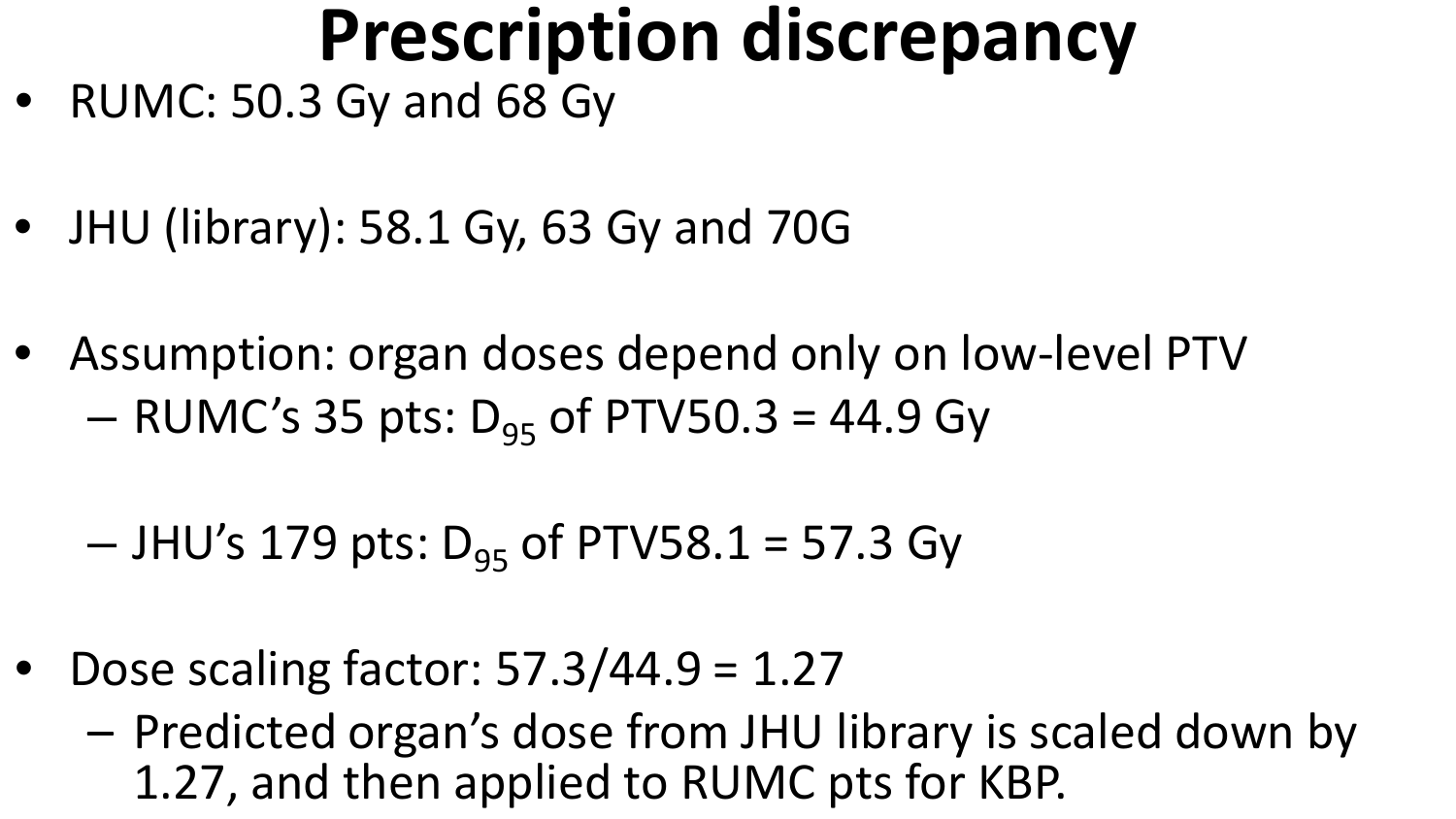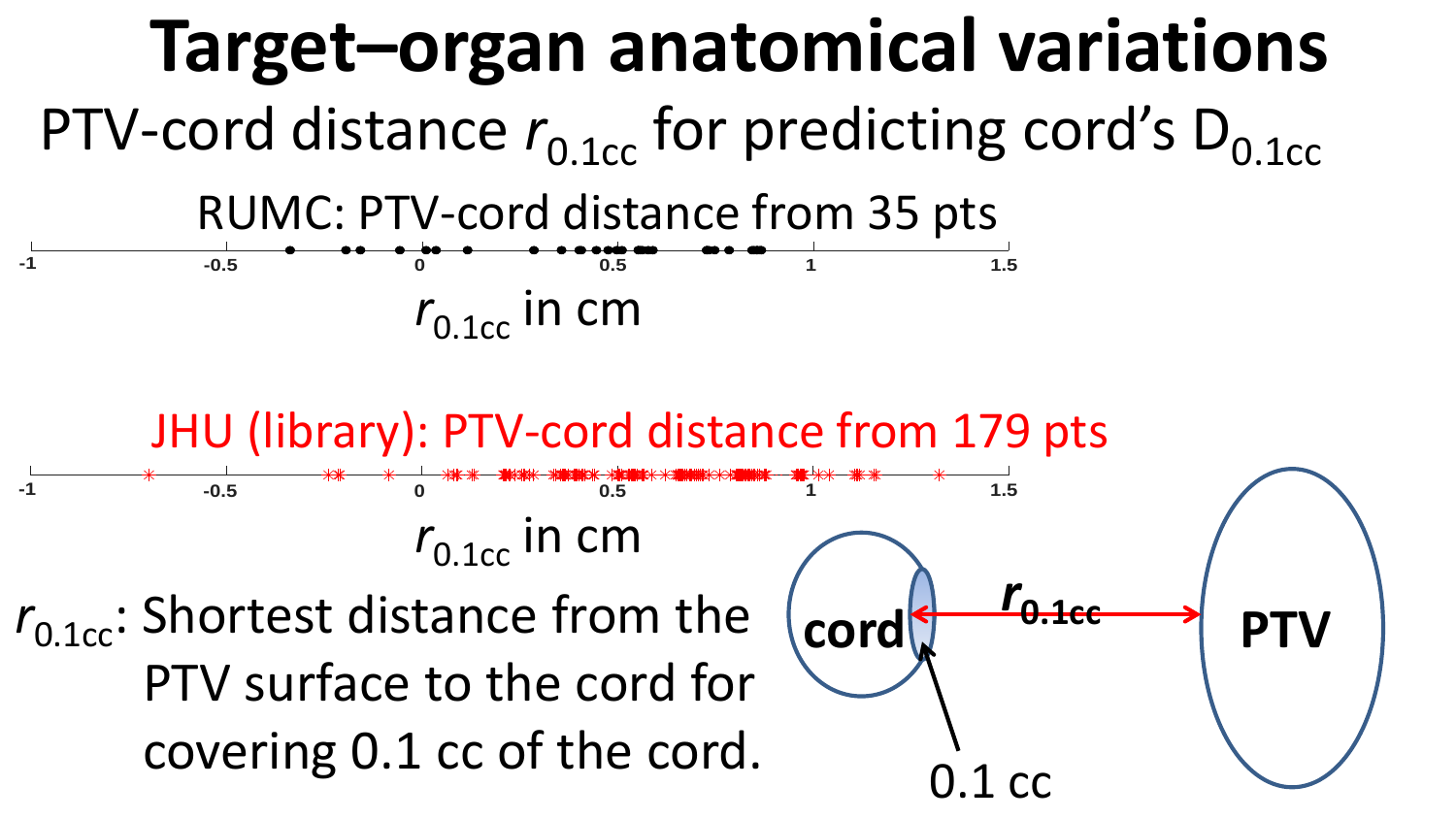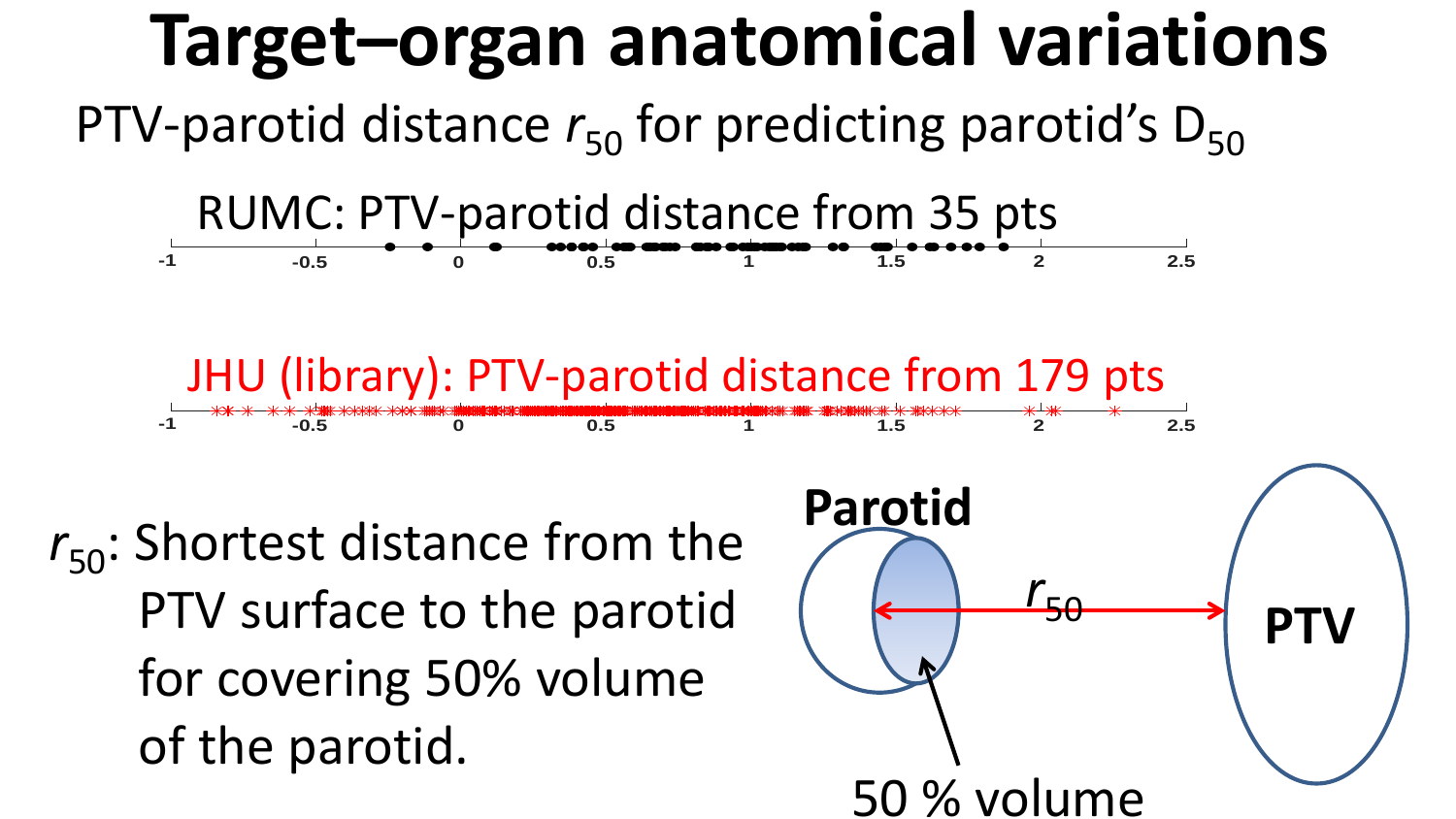#### **Planning guideline discrepancy**

| <b>RUMC</b>                                                           | <b>JHU (library)</b>                                       |  |  |  |  |
|-----------------------------------------------------------------------|------------------------------------------------------------|--|--|--|--|
| Cord: $D_{0.1 \text{ cc}}$ $\leq$ 50 Gy                               | Cord4mm: $D_{0,1}$ cc $\leq$ 44 Gy                         |  |  |  |  |
| Brainstem: $D_{0.1 \text{ cc}} \leq 54 \text{ Gy}$                    | Brainstem: $D_{0,1}$ cc $\leq$ 54 Gy                       |  |  |  |  |
| Brain: N/A                                                            | Brain: $D_{1 \text{ cc}}$ $\leq 60 \text{ Gy}$             |  |  |  |  |
| Mandible: N/A                                                         | Mandible: $D_{0.1 \text{ cc}}$ $\leq$ 73.5 Gy              |  |  |  |  |
| Parotids: $D_{\text{mean}} \leq 20 \text{ Gy}$                        | Parotids: $V$ (30 Gy) $\leq$ 50%                           |  |  |  |  |
| Larynx: $D_{\text{mean}} \leq 30 \text{ Gy}$                          | Larynx: $V$ (50 Gy) $\leq$ 25%                             |  |  |  |  |
| Oral cavity: $D_{\text{mean}} \leq 20 \text{ Gy}$                     | Oral cavity: $V_{cc}$ (66.5 Gy) $\leq$ 64 cc               |  |  |  |  |
| Esophagus: N/A                                                        | Esophagus: $D_{1 \text{ cc}} \leq 45 \text{ Gy}$           |  |  |  |  |
| <b>Brachial plexuses: N/A</b>                                         | Brachial plexuses: $D_{0.1 \text{ cc}} \leq 60 \text{ Gy}$ |  |  |  |  |
| Inner ears: N/A                                                       | Inner ears: $D_{\text{mean}} \leq 50 \text{ Gy}$           |  |  |  |  |
| Submandibular: $D_{\text{mean}} \leq 40 \text{ Gy}$                   | Submandibular: N/A                                         |  |  |  |  |
| RUMC KBP: Brain, mandible, esophagus, brachial plexuses and           |                                                            |  |  |  |  |
| inner ears are disregarded; fixed goals are applied to submandibular. |                                                            |  |  |  |  |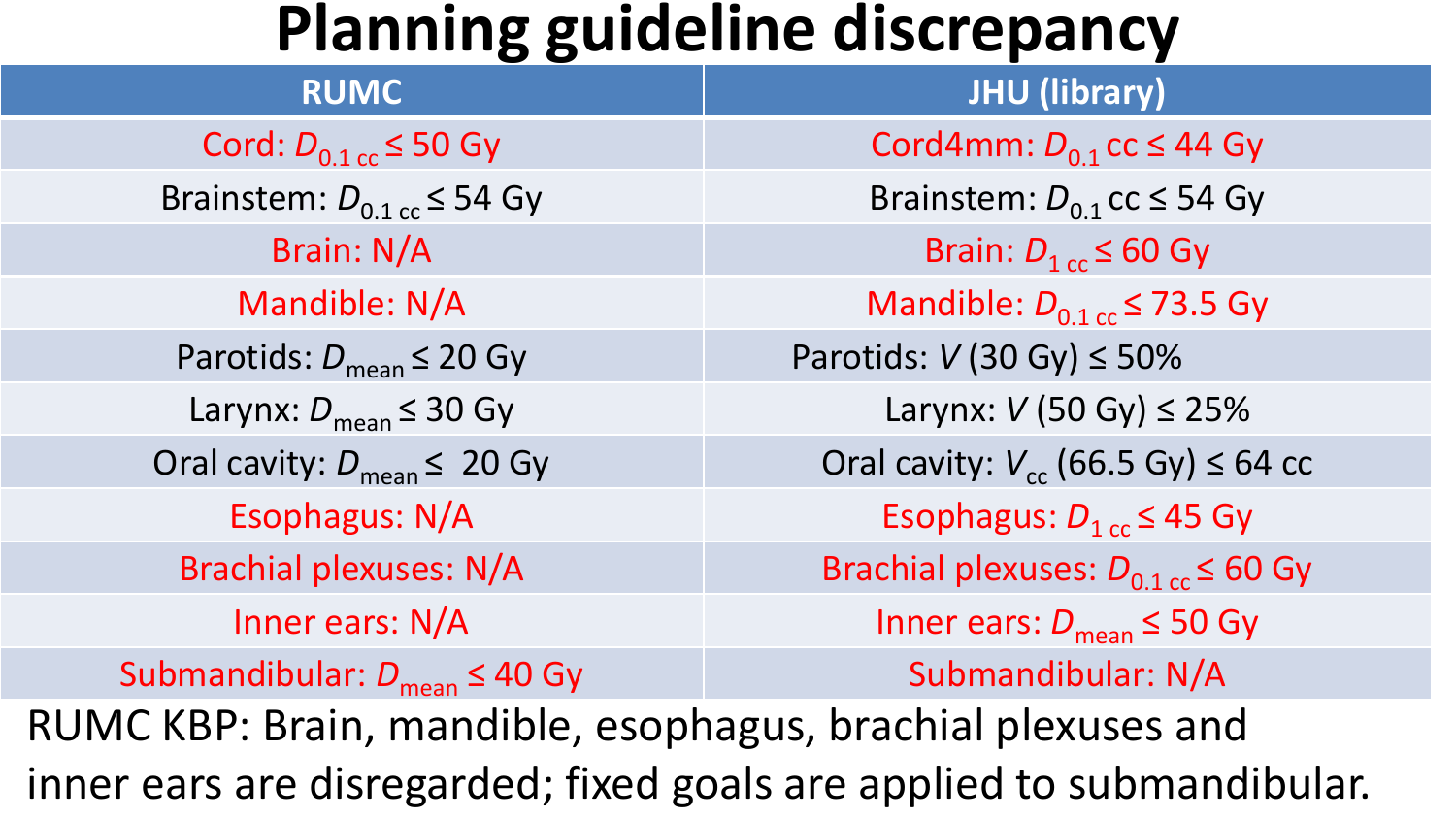#### **Pinnacle3 Auto-Planning Engine (APE)**  Optimization algorithm iteratively adjusts users' pre-set DVH objectives to meet or exceed sparing goals.

| <b>Auto-Planning Settings</b>                                                   | <b>Organ At Risk (OAR) Optimization Goals</b> |                                       |                       |               |          |                                     |  |
|---------------------------------------------------------------------------------|-----------------------------------------------|---------------------------------------|-----------------------|---------------|----------|-------------------------------------|--|
| Max Iterations<br>Engine Type                                                   | <b>ROI</b>                                    | Type                                  | Dose<br>Gy            | Volume<br>(%) | Priority | Compromise                          |  |
| 150 <br>+ Biological<br>Mon-Biological                                          | Parotid L<br>◇                                | $\mathcal{A}$<br>Mean Dose            | 123<br>12.8           |               | High     | $\overline{\mathbf{v}}$<br>$-1$     |  |
|                                                                                 | Parotid R<br>$\sim$                           | $\overline{\mathcal{X}}$<br>Mean Dose | $\sqrt{23}$<br>sind . |               | High     | $\overline{\mathbf{v}}$<br>man of   |  |
| Advanced Settings                                                               | $cord + 3mm$<br>$\sim$                        | <b>SOF</b><br>Max Dose                | 145<br>and ?          |               | High     | 画<br>$-1$                           |  |
| <b>Scorecard</b>                                                                | OralCavity<br>$\overline{\phantom{a}}$        | 匕<br>Mean Dose                        | 135<br>and .          |               | High     | $\overline{\mathbf{v}}$<br>$-1$     |  |
| $\frac{1}{2}$<br>$-1$                                                           | SubMandibular L<br>$\ddot{}$                  | $\overline{\mathcal{L}}$<br>Mean Dose | [48]<br>ind.          |               | High     | $\blacktriangleright$<br>$-1$       |  |
| <b>Target Optimization Goals</b>                                                | Ex-ROI<br>$\checkmark$                        | Max DVH<br>×                          | 135<br>Jul 2          | Is            | High     | $\blacktriangledown$<br>$-1$        |  |
| Dose<br>ROI<br>Gv                                                               | SubMandibular_R<br>$\tilde{\phantom{a}}$      | 还<br>Mean Dose                        | [48]<br><b>SALE</b>   |               | High     | $\overline{\mathbf{v}}$<br>$-1$     |  |
|                                                                                 | Mandible<br>$\sim$                            | Mean Dose<br>×                        | 125<br>and.           |               | High     | $\overline{\mathbf{v}}$<br>$-1$     |  |
| PTV 6800+1mm<br>[68]<br>$\mathcal{R}$<br>÷                                      | Parotid [L-PTV<br>↩                           | $\mathcal{L}$<br>Max DVH              | $\vert$ 15<br>mid.    | [50           | High     | $\overline{\mathbf{v}}$<br>$-1$     |  |
| <b>PTV 5030</b><br>$\overline{\mathcal{M}}$<br>50.3<br>≈                        | Parotid R-PTV<br>$\sim$                       | Max DVH<br>×                          | 115<br>1414           | [50]          | High     | $\overline{\mathbf{v}}$<br>$-1$     |  |
| [68]<br><b>PTV_6800</b><br>$\overline{\mathcal{A}}$<br>$\overline{\phantom{a}}$ | Ex-ROI<br>$\overline{\phantom{a}}$            | Max DVH<br>S.                         | 152<br>m              | 15            | High     | $\overline{\mathbf{v}}$<br>$\equiv$ |  |
| Gantry                                                                          | Brainstem<br>$\overline{\phantom{a}}$         | ×<br>Max Dose                         | 145<br>$-1$           |               | High     | $\overline{\mathbf{v}}$<br>$-1$     |  |
| <b>B-B</b><br><i>H<sub>22</sub></i><br>Field ID<br>Name<br><b>Start</b>         | Larynx-PTV<br>≈                               | 凶<br>Mean Dose                        | [40]<br>$rac{1}{2}$   |               | High     | $-1$<br>m                           |  |
| ∽<br>11.1<br>1154<br><b>P26L</b>                                                | Larynx-PTV<br>$\overline{\phantom{a}}$        | Max DVH<br>M                          | 145<br>$-1$           | 15            | High     | $=$<br>m                            |  |
| 11.2<br>L12P<br>102<br>$\ddot{\phantom{1}}$                                     | OralCavity<br>$\rightarrow$                   | $\overline{\mathbf{X}}$<br>Max DVH    | 45<br>$-$             | 115           | High     | 罓<br>$-1$                           |  |
| 51<br>1.3<br>$-39A$<br>$\sim$                                                   | Lsubm-PTV<br>$\sim$                           | Mean Dose<br>凶                        | $\sqrt{40}$<br>$-1$   |               | High     | $\triangleright$<br>$-1$            |  |
| ĪΟ<br>11.4<br>A<br>$\overline{\phantom{a}}$<br>1.5<br>1309<br><b>R39A</b>       | Rsubm-PTV<br>$\checkmark$                     | ×<br>Mean Dose                        | 140<br>$-1$           |               | High     | R<br>$-1$                           |  |
| $\sim$<br><b>R12P</b><br>1.6<br>1258<br>$\sim$                                  | ap PTV ring<br>$\widetilde{\phantom{a}}$      | Æ<br>Max DVH                          | [56]<br>$-1$          | 125           | High     | 罓<br>$-1$                           |  |
| 1.7<br><b>P26R</b><br>206<br>$\sim$                                             | ap PTV ring<br>$\sim$                         | Max Dose                              | $\frac{1}{2}$<br>$=$  |               | High     | $\blacktriangleright$<br>$-1$       |  |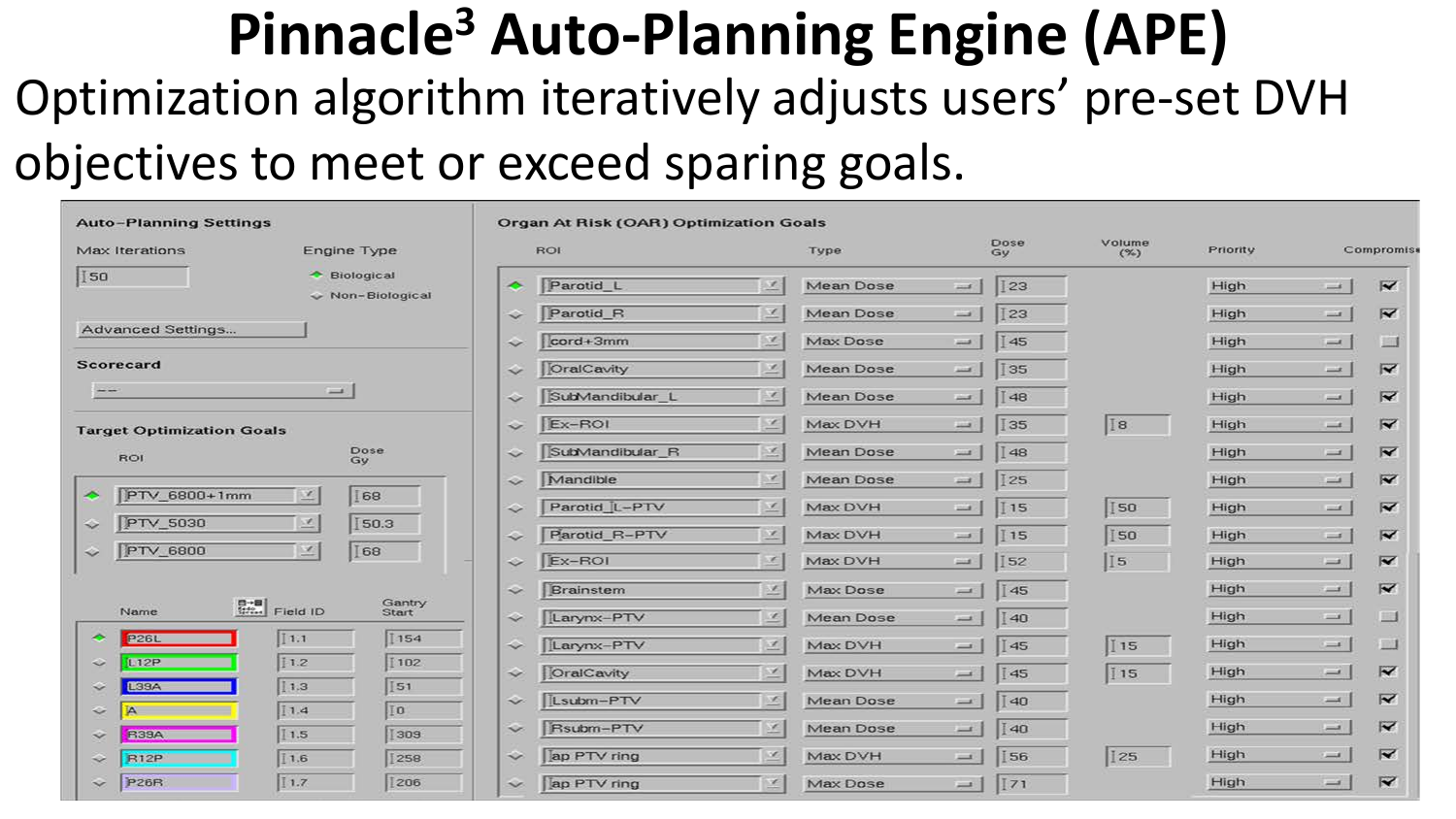#### **APE Vs. KBP: average DVH of RUMC 25 pts**



RUMC's physician opinion for 25 pt's plans: •All APE and KBP plans are clinically-acceptable

Cord sparing  $D_{0.1 \text{ cc}}$  in KBP is significantly better: 5.1 Gy lower.